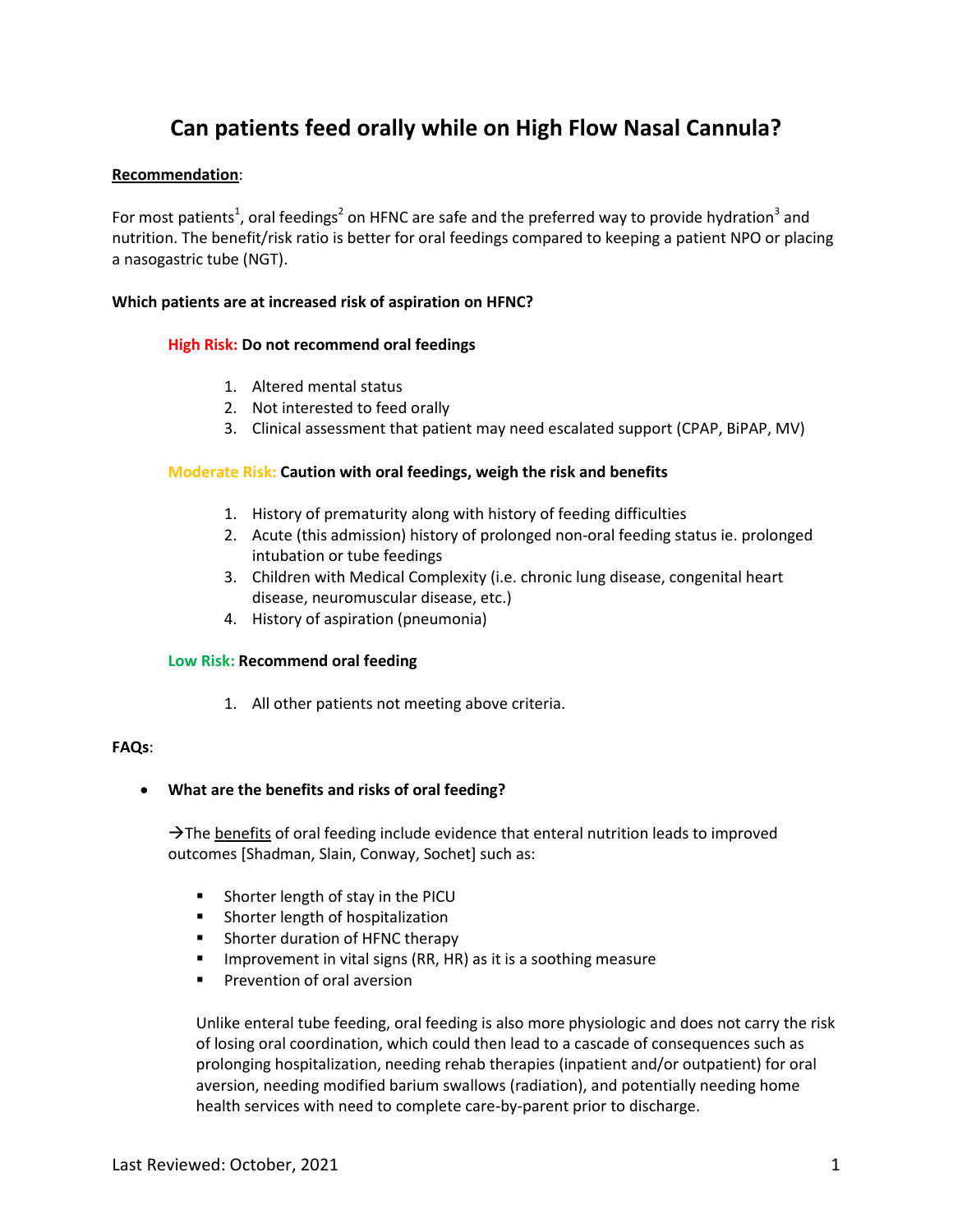Avoiding potential complications of NG/ND placement

It is also non-invasive as opposed to tube placement, which carries the risk of nasal/oral trauma, pneumothorax, increased radiation exposure secondary to confirmation chest xrays, and aspiration. In one adult study of blind feeding tube placements, out of 1822 tubes placed 3.2% had respiratory tree misplacements and 1.2% developed pneumothoraxes [de Aguilar-Nascimento].

 $\rightarrow$  The risks of oral feeding are aspiration events from above (oropharyngeal) as well as from below (reflux, emesis) the pharynx.

## **What is the risk or incidence of aspiration? What is the clinical significance?**

 $\rightarrow$ This is a difficult question to answer since the very definition to diagnose aspiration is not universally accepted. Studies have used a combination of the following criteria: respiratory decompensation requiring increased support related temporally to a feeding event, clinical judgement from nursing/physician, chest x-ray findings of aspiration, starting of antibiotics, bronchial lavage with histological changes of aspiration, etc. At least in the studies we have reviewed, the pooled incidence of an aspiration-related respiratory failure event was ~0.5% (2 in 385) [Shadman, Conway, Slain, Sochet, Babl, Sochet].

 $\rightarrow$ The clinical significance, particularly of an acute aspiration event and not of chronic aspiration is also unknown. In two studies that showed patients with lipid-laden macrophages in a blind laryngeal lavage suggesting aspiration events in their course of bronchiolitis, all children experienced spontaneous resolution in a 4 week follow-up assessment—suggesting no longterm effects [Kim].

## **Is there a rate of high flow that is unsafe for oral feeds?**

There is no high flow rate that contraindicates attempting to oral feed. Several studies have utilized flows of 1-2L/kg [Franklin, Milesi] with good results. In one study, 65% of infants were actually on equal or higher flow rates at time of oral feedings compared to their flow rates on admission or on HFNC initiation with safe results[Sochet]. However, if a patient is requiring high flow rates relative to their size, the clinician should consider whether the patient is at risk of needing escalated respiratory support (CPAP/BiPAP/mechanical ventilation (MV)), in which case patients should not be orally fed [Ferrara].

# **Are infants with a history of prematurity at increased risk of aspiration when feeding orally on HFNC?**

Currently, there is no high level of certainty that infants with a history of prematurity are at increased risk of aspiration. Several studies [Canning, Sochet, Shimizu] have included premature infants in their studied cohort with safe results after oral feedings. Anecdotally, our speech therapists have noticed that premature infants who have a history of poor feeding seem to be at high risk for renewed feeding difficulties during their acute respiratory illness. We have classified these infants (prematurity + history of feeding problems) as **moderate risk**.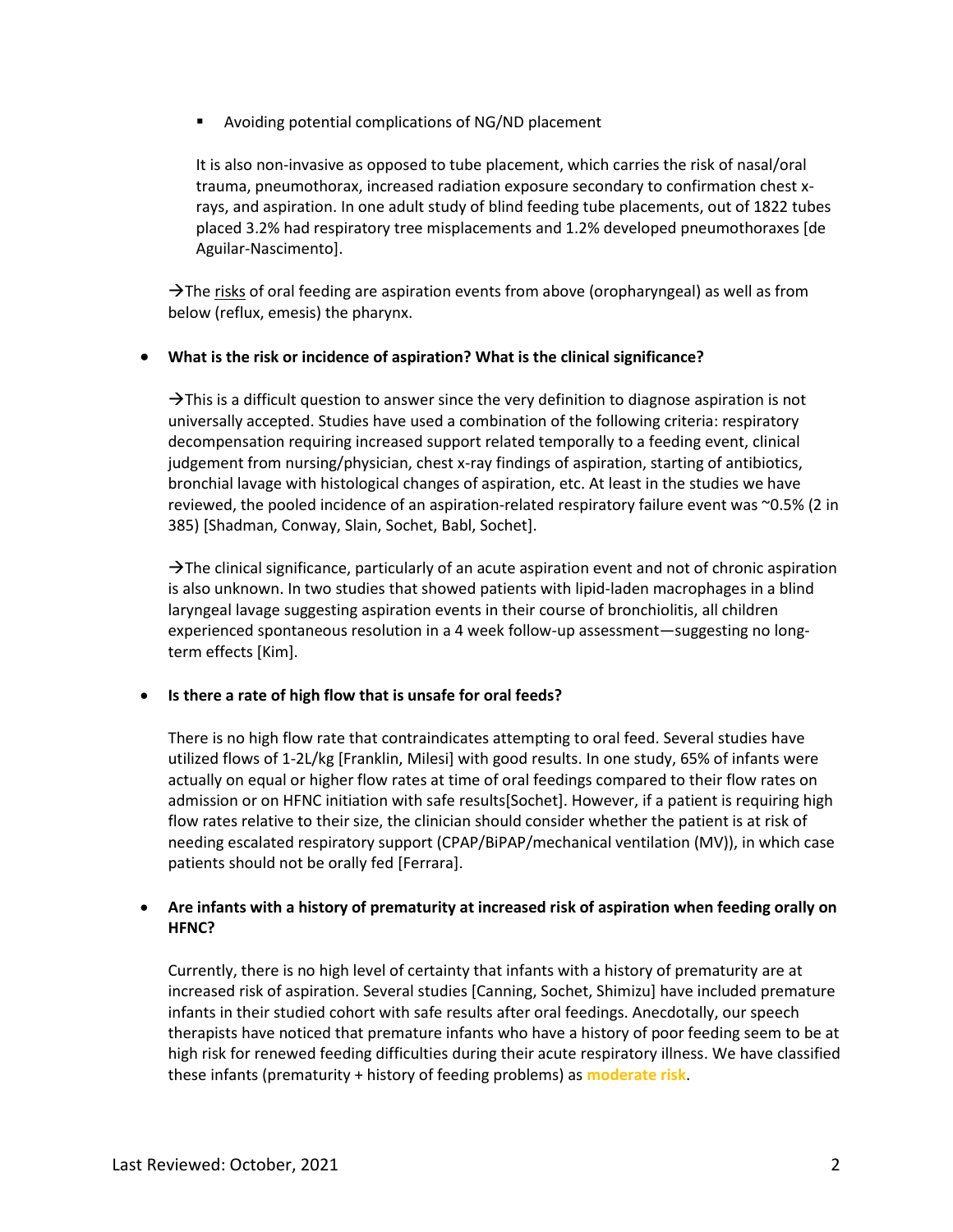## **What are some things we can do to minimize the risk of aspiration with oral feeds while on HFNC?**

The following are recommendations from our Speech Therapists:

- Begin all oral feeds using slow flow (green rim) nipple
- Position patients 0-3 months old in side-lying. Position patients 3 months+ in upright position (NO lying flat in crib)
- Allow infant to drive the feed. If patient is refusing, lip pursing, lingual thrusting, turning away, or crying, do not force feed as this may be protective in nature.
- Do not feed if patient is having difficulty managing secretions.
- Monitor very closely for desaturations with feeds, wet breathing, excessive spillage, refusing of feeds, overt coughing and choking. If these signs occur, pause the oral feeding attempt, alert physician team and reassess readiness at a later time.

## **What about patients who are showing signs such as tachypnea, retractions, but who are alert and wanting to feed?**

While holding oral feeds when patients show signs of distress makes theoretical sense, the evidence is uncertain on whether this practice is necessary. For example, in one study that showed safety of oral feeds, the respiratory rates were higher in ~25% of the infants at the time they were started on feeds as compared to values on admission and HFNC initiation[Sochet]. Many clinicians anecdotally find that discomfort secondary to hunger confound a reliable respiratory assessment of distress. While the evidence is still uncertain, one study of 124 infants hospitalized for bronchiolitis on HFNC showed decreases in respiratory rates and heart rates following initiation of enteral (majority oral) feeds without clinically significant aspiration, thus suggesting that feeding in itself may be therapeutic [Sochet]. However, if there is concern that the respiratory support would need to be escalated to CPAP/BiPAP/MV, we do recommend holding off oral feeds. If the patient trajectory is de-escalating (getting better), clinicians should weigh the risks and benefits of starting oral feeds despite residual signs of distress for each individual patient.

## **I have seen patients that are orally fed on HFNC subsequently decompensate and then need higher escalation of care. Are you sure oral feeds are safe?**

There is clearly a non-zero risk that aspiration can occur with oral feedings. However, for the majority of patients, the benefits of oral feedings outweigh the risks of keeping the patient NPO or placing a feeding tube. In the situation described above, the oral feeding may also be a confounder. Some of our patients who are on HFNC and early in their hospitalization will get worse just from their natural course of illness. As such, it is important to recognize and remember that decompensation may have occurred regardless of the feeding event and not because of it.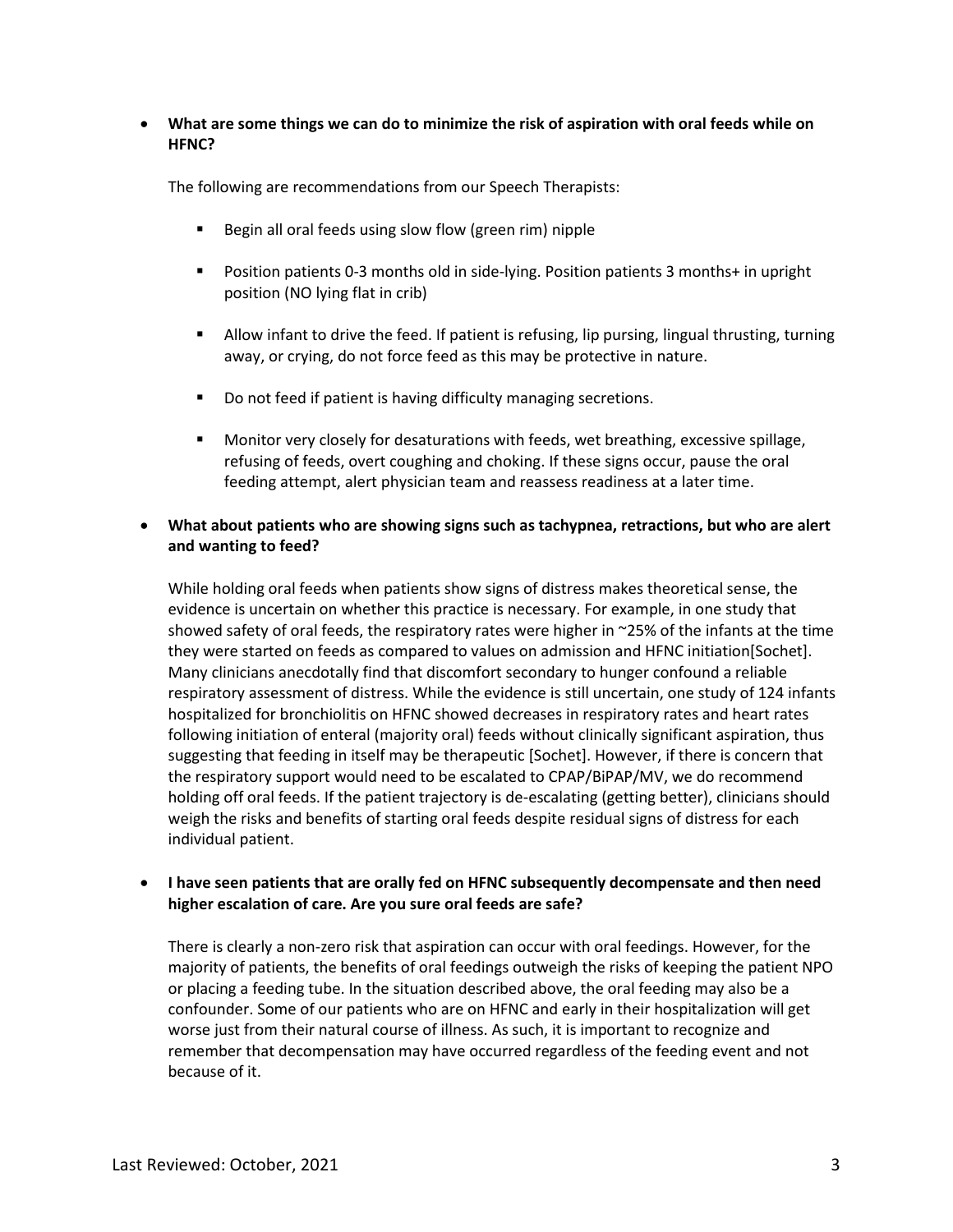#### **Questions with not enough evidence as of last guideline review**

- How do we define aspiration pneumonia?
- What is the risk/incidence of clinically significant aspiration events on HFNC?
- **When do we decide to place a nasogastric tube? How long is necessary to determine that oral** feedings will not provide adequate enteral nutrition to necessitate a NGT?
- 1. For this guideline on oral feedings on HFNC, the population we focused on was infants with bronchiolitis. This was for a couple reasons. 1. Infants are at higher risk for swallowing dysfunction given their age compared to older children with established skills. 2. HFNC is a relatively new noninvasive respiratory support modality with the most (although still uncertain) evidence of benefit in bronchiolitis patients. While local practice may use HFNC in other diagnoses such as pneumonia or asthma/reactive airway disease, there is not enough evidence to make recommendations in this population. However, since the age distribution of pneumonia and asthma are typically older than the age distribution of bronchiolitis, we hypothesize that this population is at lower risk for not tolerating oral feedings on HFNC compared to infants with bronchiolitis.
- 2. These guidelines had liquid feeds in mind (bottle/sippy cup)
- 3. It is important to remember the importance of hydration in these patients. Often they will have a preceding history of poor PO intake as well as having increased insensible losses from their tachypnea. Clinical assessments should be made to see if NS boluses or maintenance IVFs should be given to maintain adequate hydration.

Contributors to Document and Diagram:

- Raymond Parlar-Chun, MD
- **•** Veronica Gonzalez, MD
- Hunaid Gurji, DO/PhD
- Nikita Khetan, MD
- Monica Kodakandla, MD
- **Neeru Narla, MD, MPH**
- **Courtney Stout M.S. CCC-SLP**
- Kristina Tebo, MD
- Nathan Valenti, MD